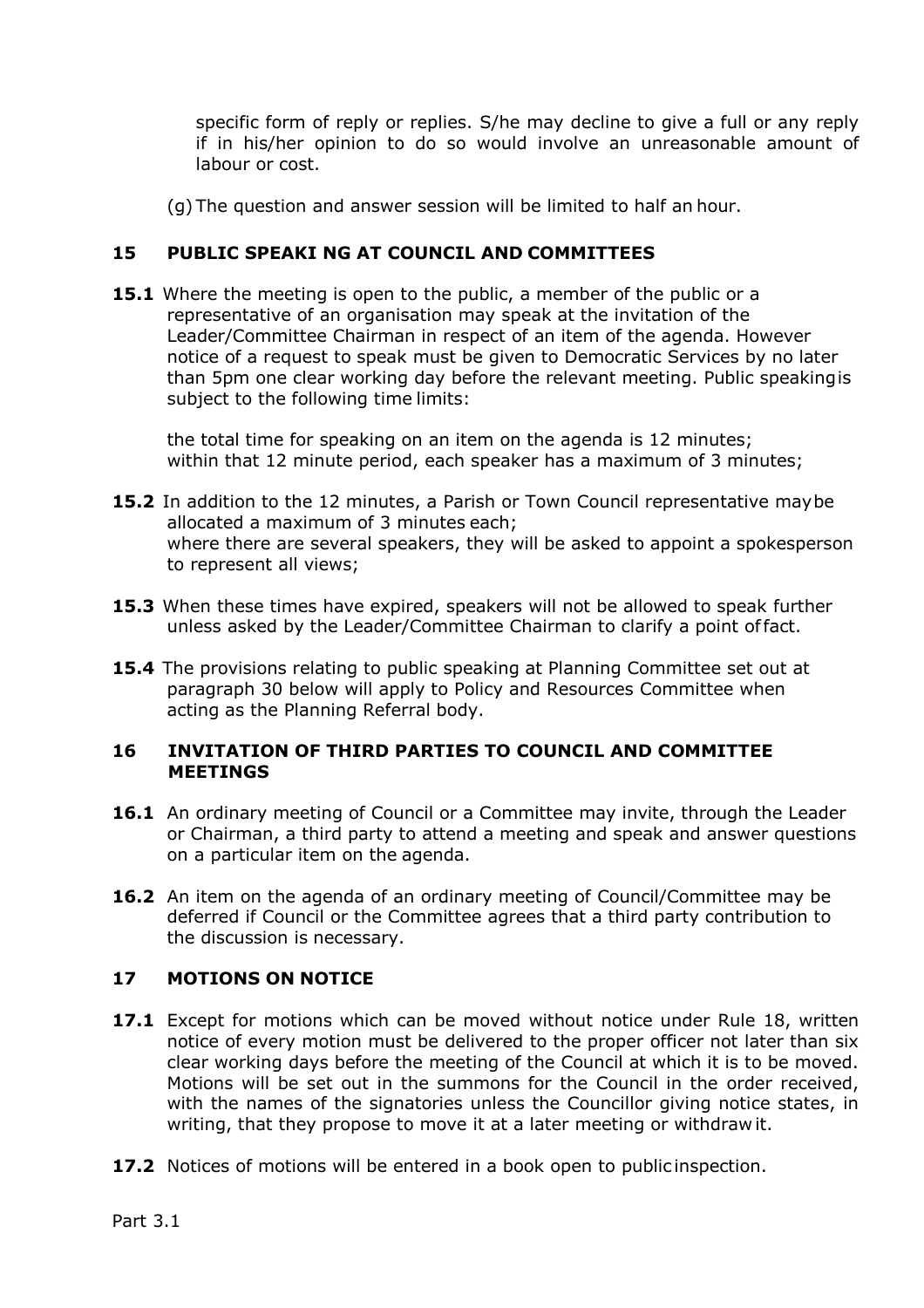**17.3** Amendments to the budget are to be made in writing and delivered to the Proper Officer by 5pm on the Monday before the meeting. In proposing any changes to the budget any amendment must ensure that the proposal achieves a balanced budget.

- **17.4** If a motion set out in the summons is not moved by a Councillor who gave notice or by another Councillor it will, unless postponed by the Council, be withdrawn.
- **17.5** If the subject of a motion comes within the province of any Committee(s) or Sub-Committee(s) it will, on being moved and formally seconded, be referred to the relevant Committee(s) or Sub-Committee(s), or to other such forum as the Mayor may determine, but before such referral the Notice of Motion will be debated at the Council meeting and the debate will be subject to the following controls:
	- (a) The debate will be at the discretion and control of the Mayor; and
	- (b) Where possible Officers will provide a factual briefing note to assist Councillors in the debate.

However the Mayor may, if s/he considers it convenient and conducive to the dispatch of business or to be of sufficient urgency, allow the motion to be dealt with at the Council meeting.

- **17.6** If the mover of the motion is not a member of Committee(s) or Sub-Committee(s) to which it has been referred s/he will be entitled to attend the meeting of the Committee(s) or Sub-Committee(s) to put forward his/her view but not vote on the matter or propose or second any motion or amendment.
- **17.7** Every motion must be relevant to the Council's powers or duties or to a matter which affects the Borough.
- **17.8** Any motion which in the opinion of the proper officer after consultation with the Head of Legal Partnership is out of order, or illegal, will be submitted to the Mayor who will decide whether it is accepted and the proper officer will notify the Councillor(s) accordingly.

## **18 MOTIONS WITHOUT NOTICE**

The following motions may be moved without notice:

- (a) to appoint a chairman of the meeting at which the motion is moved;
- (b) in relation to the accuracy of the minutes;
- (c) to change the order of business in the agenda;
- (d) to refer something to an appropriate body or individual;
- (e) to appoint a Committee or Councillor arising from an item on the summons for the meeting;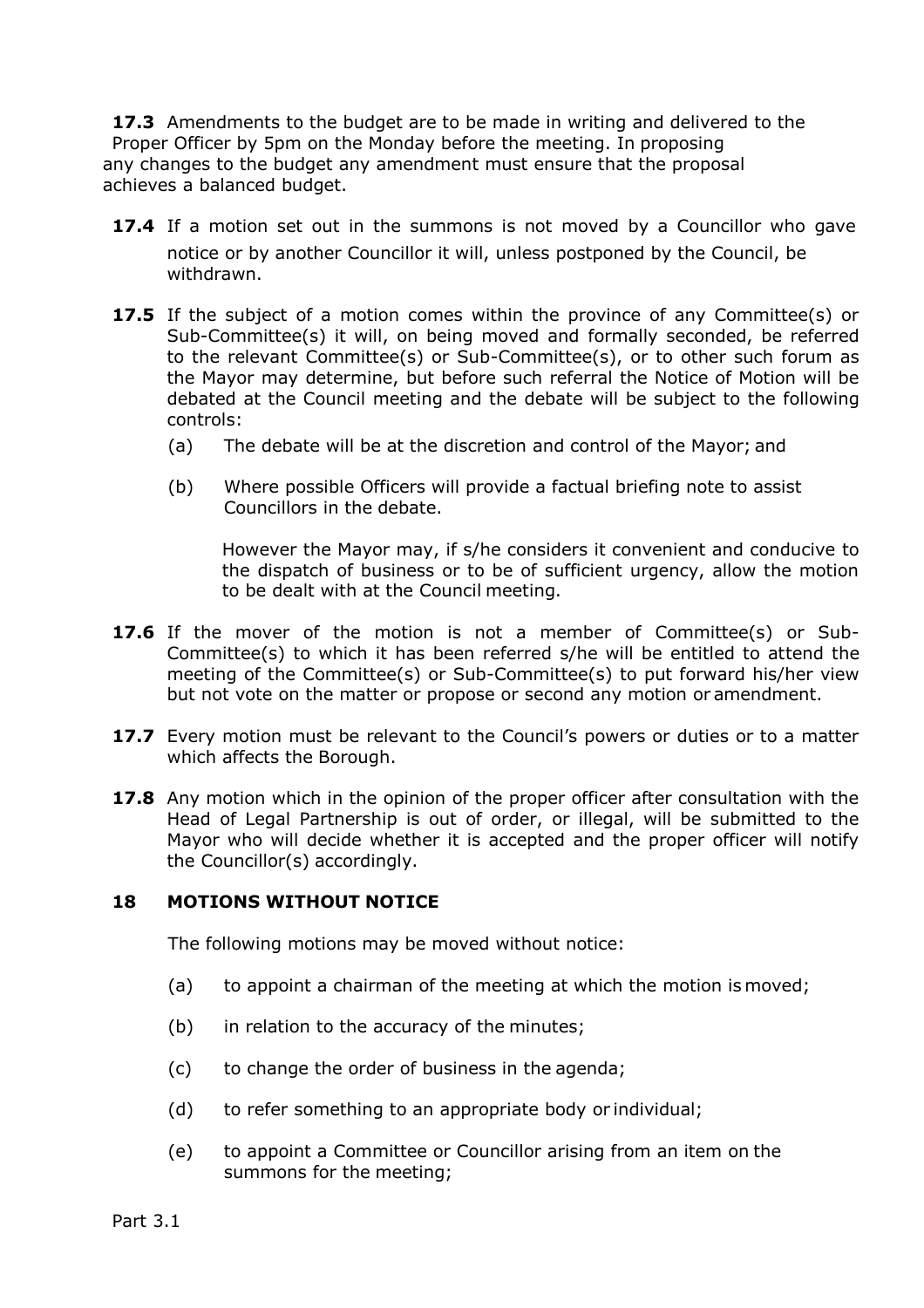- (f) to receive reports or adoption of recommendations of Committees or officers an any resolutions following from them;
- (g) to withdraw a motion;
- (h) to amend a motion;
- (i) to proceed to the next business;
- (j) to move;
- (k) to adjourn a debate;
- (l) to adjourn a meeting;
- (m) before the hour of 10.30 pm being reached to extend the meeting until 11.00 pm in accordance with Council procedure rule 10(a);
- (n) to suspend a particular Council procedure rule;
- (o) to exclude the public and press in accordance with the Access to Information Rules;
- (p) to not hear further a Councillor named under Rule 25.3 or to exclude them from the meeting under Rule 25.4 ;
- (q) to give the consent of the Council where its consent is required by this Constitution;
- (r) to extend the time limit for speeches;
- (s) to determine the time and date of the adjourned meeting in accordance with Council procedure rule 10(b); and
- (t) to put the motion in parts to the vote.

#### **19 RULES OF DEBATE**

#### **19.1 No speeches until motion seconded**

No speeches may be made after the mover has moved a proposal and explained the purpose of it until the motion has been seconded.

#### **19.2 Right to require motion in writing**

Unless notice of the motion has already been given, the Mayor may require it to be written down and handed to him/her before it is discussed.

#### **19.3 Seconder's speech**

When seconding a motion or amendment, a Councillor may reserve their speech until later in the debate.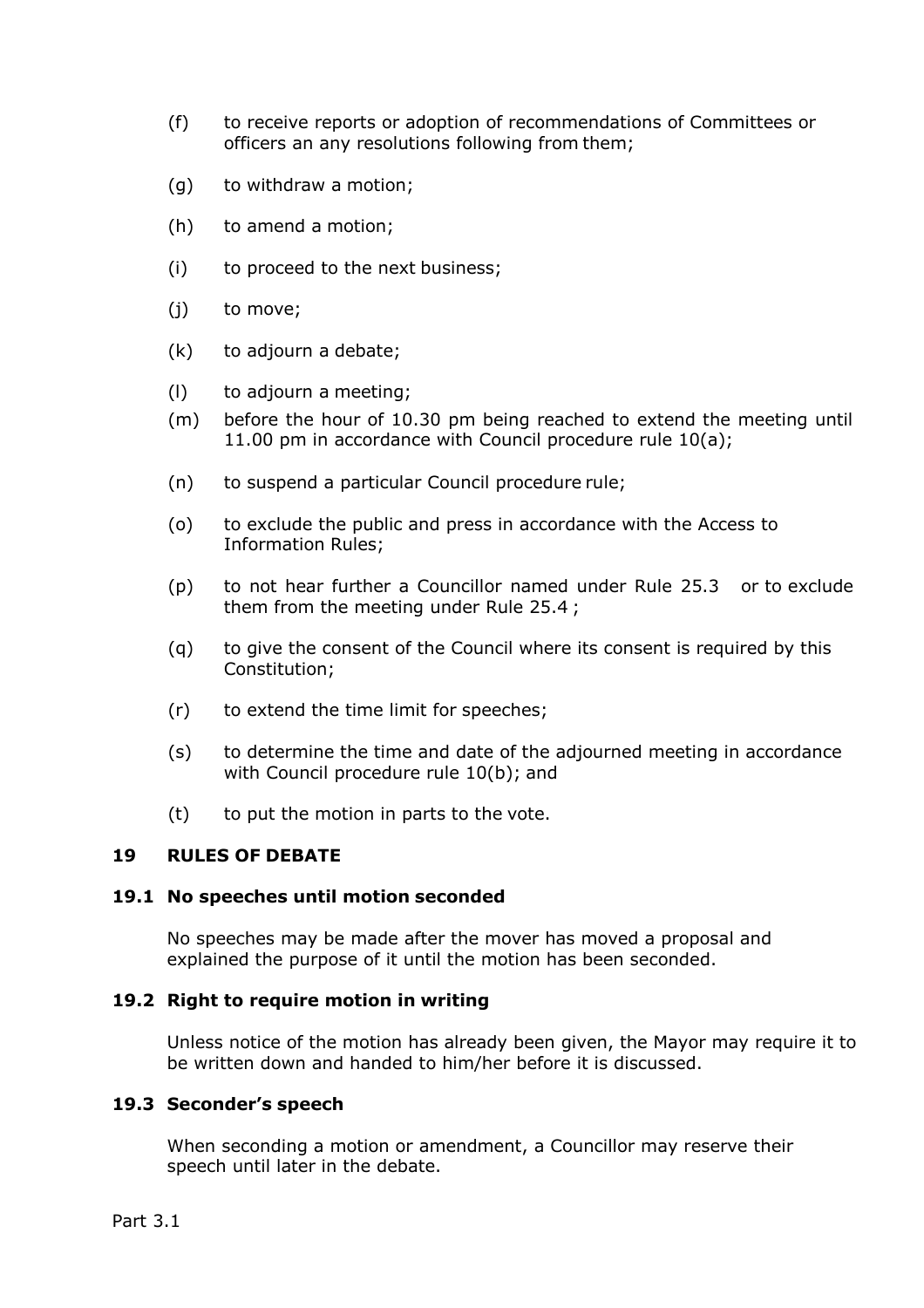# **19.4 Content and length of speeches**

Speeches must be directed to the question under discussion or to a personal explanation or point of order. No speech may exceed three minutes without the consent of the Mayor, except when moving a motion submitted in accordance with rule 17 above, when the mover will be entitled to speak for five minutes, or except when a Group Leader is moving his/her Group's budget proposals at the Budget Making Council, when the mover will be entitled to speak for ten minutes.

# **19.5 When a Councillor may speak again**

A Councillor who has spoken on a motion may not speak again whilst it is the subject of debate, except:to speak once on an amendment moved by another Councillor;

- (a) to move a further amendment if the motion has been amended since s/he last spoke;
- (b) if his/her first speech was on an amendment moved by another Councillor, to speak on the main issue (whether or not the amendment on which s/he spoke was carried);
- (c) in exercise of a right of reply;
- (d) on a point of order; and
- (e) by way of personal explanation.

## **19.6 Amendment to motions**

- (a) An amendment to a motion must be relevant to the motion and will either be:
	- (i) to refer the matter to an appropriate body or individual for consideration or reconsideration;
	- (ii) to leave out words;
	- (iii) to leave out words and insert or add others; or
	- (iv) to insert or add words.

as long as the effect of (ii) to (iv) is not to negate the motion.

- (b) Only one amendment may be moved and discussed at any one time. No further amendment may be moved until the amendment under discussion has been disposed of.
- (c) If an amendment is not carried, other amendments to the original motion may be moved.

Part 3.1 (d) If an amendment is carried, the motion as amended takes the place of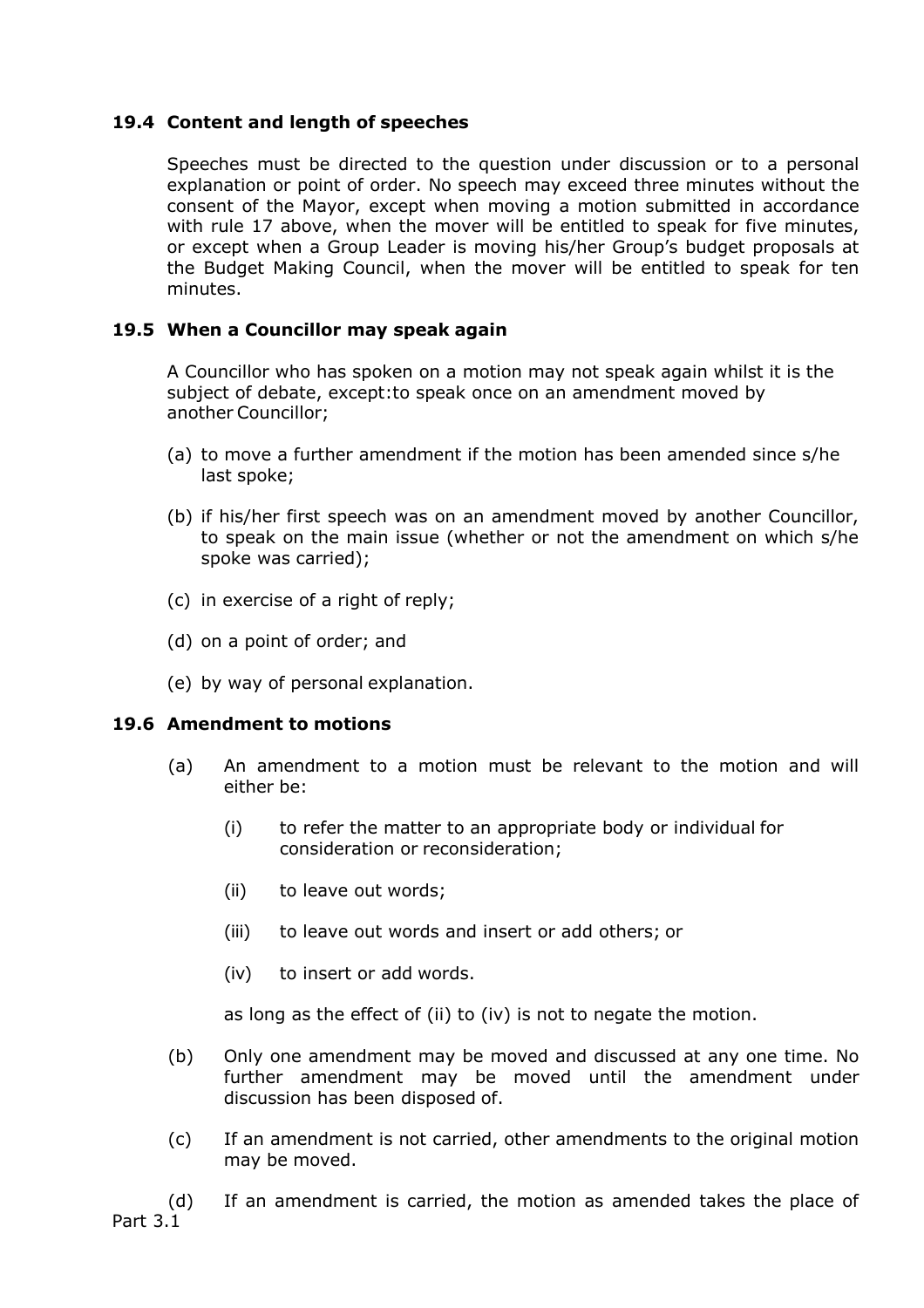the original motion. This becomes the substantive motion to which any further amendments are moved.

(e) If there are no further amendments the Mayor will put the substantive motion to the vote.

## **19.7 Alteration of motion**

- (a) A Councillor may when moving a motion of which s/he has given notice alter it with the consent of the meeting and the other signatories. The meeting's consent will be signified without discussion.
- (b) A Councillor may alter a motion which s/he has moved without notice with the consent of both the meeting and the seconder. The meeting's consent will be signified without discussion.
- (c) Only alterations which could be made as an amendment may be made.

# **19.8 Withdrawal of motion**

A Councillor may withdraw a motion which s/he has moved with the consent of both the meeting and the seconder. The meeting's consent will be signified without discussion. No Councillor may speak on the motion after the mover has asked permission to withdraw it unless permission is refused.

## **19.9 Right of reply**

- (a) The mover of a motion has a right to reply at the end of the debate on the motion, immediately before it is put to the vote.
- (b) The mover of the amendment has a right of reply to the debate on his/her amendment (before the right of reply of the mover of the original motion).
- (c) If an amendment is moved, the mover of the original motion has the right of reply at the close of the debate on the amendment, if s/he has spoken on it.

## **19.10 Motions which may be moved during debate**

When a motion in under debate, no other motion may be moved except the following procedural motions:

- (a) to withdraw a motion;
- (b) to amend a motion;
- (c) to proceed to the next business;
- (d) to move;
- (e) to adjourn a debate;
- (f) to adjourn a meeting;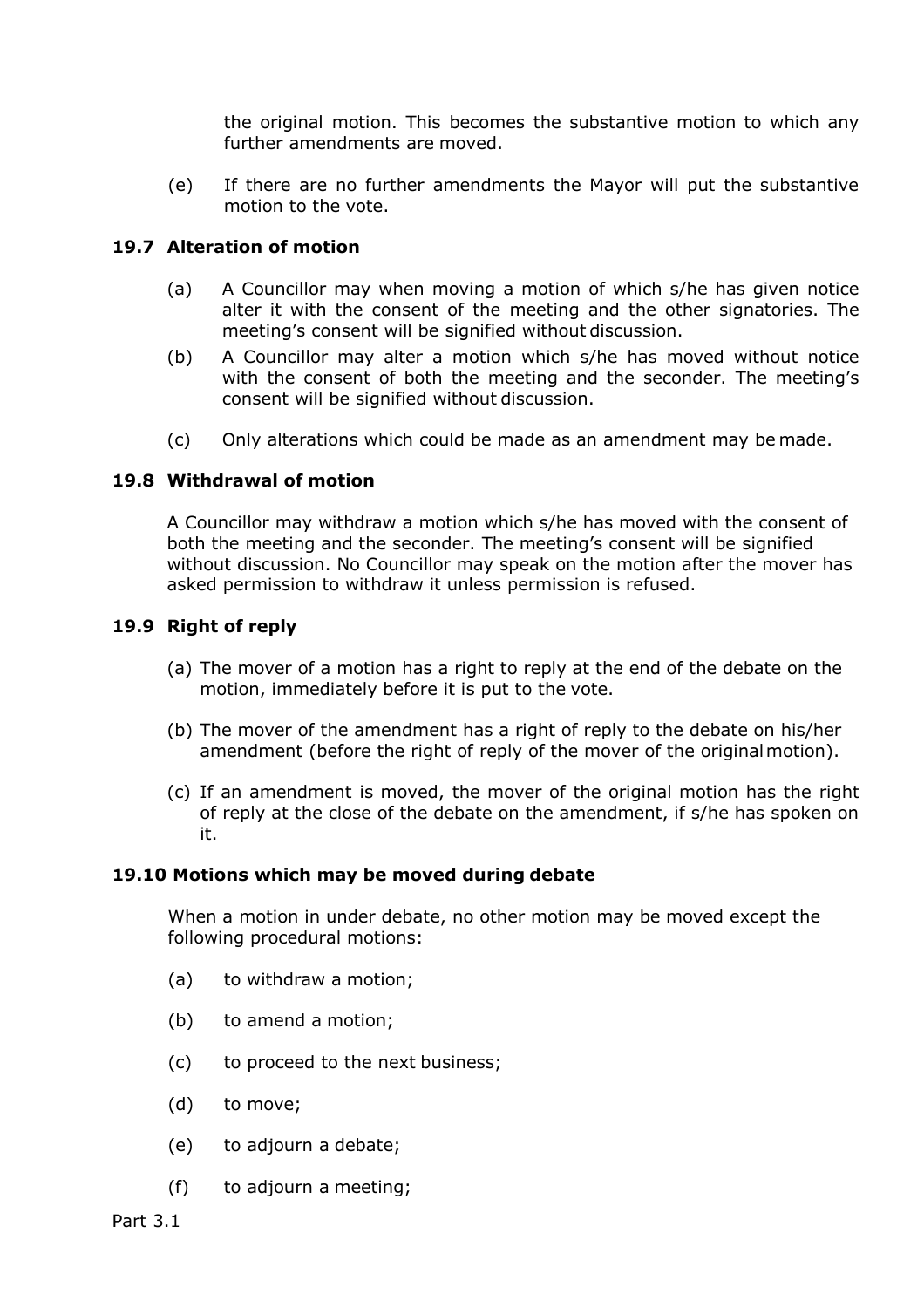- (g) that the meeting continue until 11.00pm;
- (h) to exclude the public and press in accordance with the Access to Information Rules; or
- (i) to not hear further a Councillor named under Rule 25.3 or to exclude them from the meeting under Rule 25.4.

# **19.11 Closure motions**

- (a) A Councillor may move, without comment, the following motions at the end of a speech of another Councillor:
	- (i) to proceed to the next business;
	- (ii) that the question be now put;
	- (iii) to adjourn a debate; or
	- (iv) to adjourn a meeting.
- (b) If a motion to proceed to next business is seconded and the Mayor thinks the item has been sufficiently discussed, s/he will give the mover of the original motion a right to reply and then put the procedural motion to the vote.
- (c) If a motion that the question be now put is seconded and the Mayor thinks the item has been sufficiently discussed, s/he will put the procedural motion to the vote. If it is passed s/he will give the mover of the original motion a right to reply before putting his/her motion to the vote.
- (d) If a motion to adjourn the debate or to adjourn the meeting is seconded and the Mayor thinks the item has not been sufficiently discussed and cannot reasonably be so discussed on that occasion, s/he will put the procedural motion to the vote without giving the mover of the original motion the right of reply.

## **19.12 Point of order**

A Councillor may raise a point of order at any time. The Mayor will hear them immediately. A point of order may only relate to an alleged breach of these Council Procedure Rules or the law. The Councillor must indicate the rule or law and the way in which s/he consider it has been broken. The ruling of the Mayor on the matter will be final.

## **19.13 Personal explanation**

A Councillor may make a point of personal explanation at any time. A personal explanation may only relate to some material part of an earlier speech by the Councillor (whether or not made at the meeting) which may appear to have been misunderstood in the present debate. The ruling of the Mayor on the